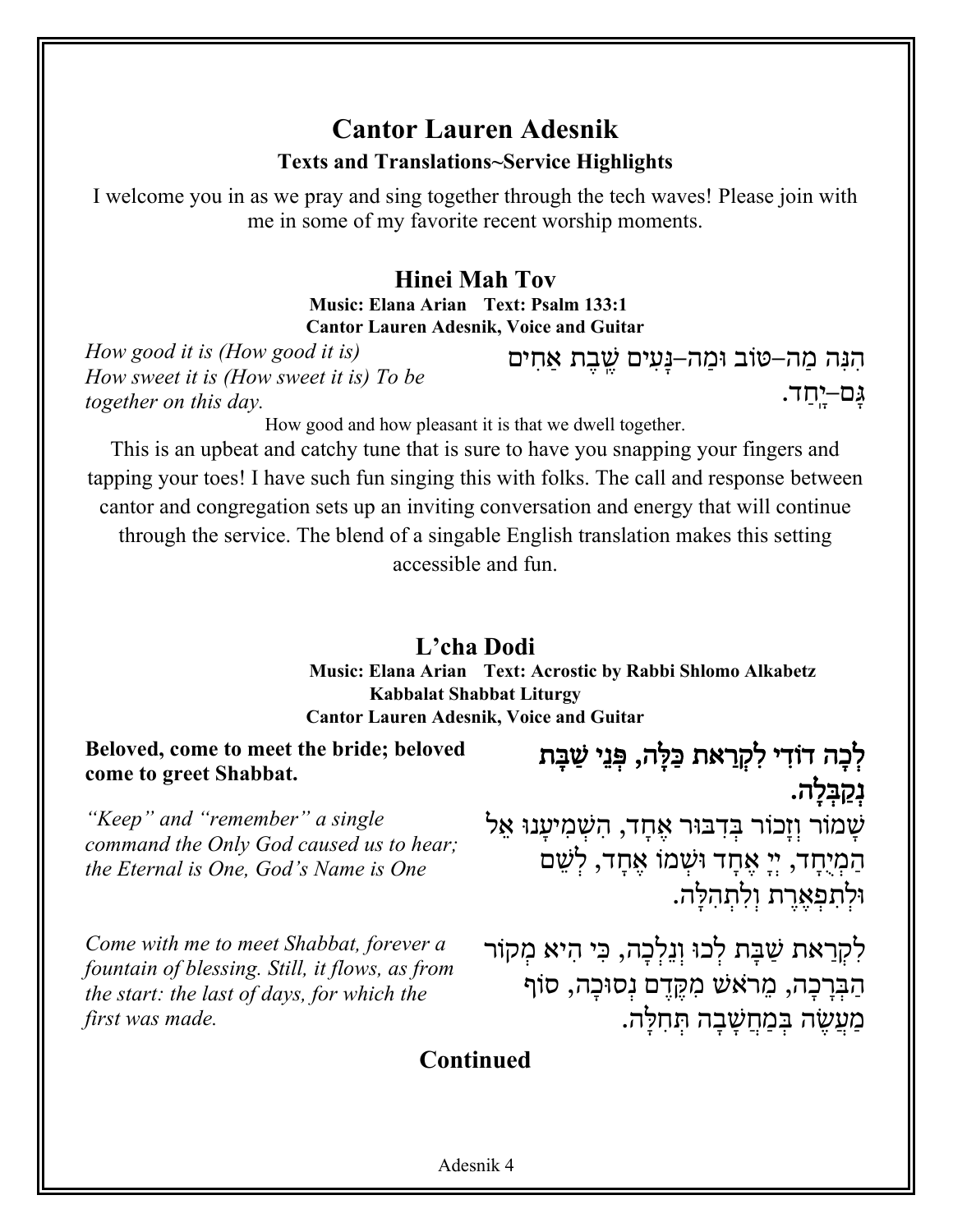*Awake, awake, your light has come! Arise, shine, awake and sing: the Eternal's glory dawns upon you.*

*Enter in peace, O crown of your husband; enter in gladness, enter in joy. Come to the people that keeps its faith. Enter, O bride! Enter, O bride!*

הִתְעוֹרְרִי הִתְעוֹרְרִי, כִּי בָא אוֹרֵךְ קוּמִי אוֹרִי, עוּרִי עוּרִי, שִׁיר דַבֵּרִי, כִּבוֹד יִיָ ּעֲלַיִךְ נִגְלָה. יִאוֹבּ םוֹלָשְׁב תֶרֶטֲע הָּלְעַבּ , םַגּ בְּשָׂמְחָה וּבְצָהֵלָה, תּוֹךְ אֱמוּנֵי עַם סְגְּלֵה, בּוֹאֵי כַלָּה, בּוֹאֵי כַלַּה.

The ebullient charge in the third verse echoes the joy of a glowing bride, or perhaps harkens back to the jubilant emotion of Moses and Myriam and the People of Israel as song poured upward from their hearts to God. The tempo slows in verse four, both delicate and majestic as we rise to welcome the light of Shabbat. She arrives, and our elation bursts forth once more in the rousing chorus.

#### **Hashkiveinu**

**Music: Mah Tovu Text: Evening Liturgy Music and Text for** *Shelter Us***: Larry Jonas Cantor Lauren Adesnik, Voice and Guitar**

*Shelter us beneath Thy wings, O Adonai. Guard us from all harmful things, O Adonai. Keep us safe throughout the night, 'til we wake with morning's light. Teach us, God, wrong from right. Amen.*

וּנִשְׁכִּיבִנוּ, יְיְ $\mu$ אֶלֹהֵינוּ, לְשָׁלוֹם, וְהַעֲמִידֵנוּ ּשׁוֹמְרֵנוּ לְחַיִים. ּוּפְרֹשׂ עָלֵינוּ סֻכּת שְׁלוֹמֶֽךָּ, אָמֵן.

Grant, O God, that we lie down in peace, and raise us up, our Guardian, to life renewed. Spread over us the shelter of Your peace.

At our *Sukkot* service this year, *Hashkiveinu* sealed the consecration of our newest learners. This special moment benediction found parents, grandparents, and children snuggling close as the dark folded in around us. This composition allows one to settle into God's wings as if they were a warm blanket and drop into peaceful sigh of content.

#### **51st MLK Commemoration Ceremony at Ebenezer Baptist Church**

Standing in the presence of those who move the needle of deep and life changing history-Dr. Bernice King, Reverend Dr. Raphael Warnock, Bryan Stevenson and many morewas a truly humbling, inspiring, and holy moment.

#### **Continued**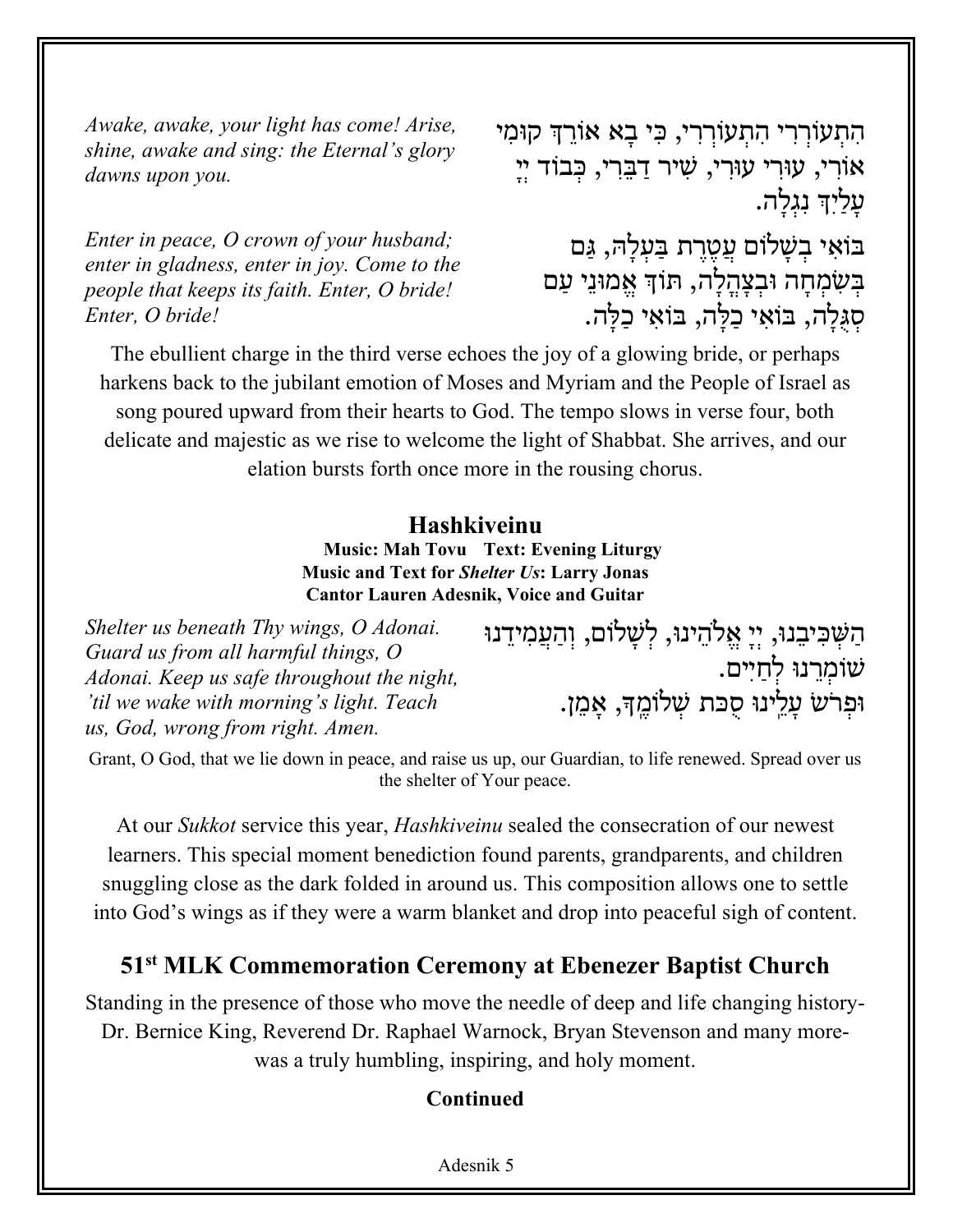#### 51<sup>st</sup> MLK Commemoration Ceremony at Ebenezer Baptist Church Selections from Shirat Havam~The Song of the Sea

**Cantor Lauren Adesnik, Voice and Oration** Text: Exodus 15:1-2, 4, 7, 11-14, 17-18

אַז יַשֶּׁיר־מֹשֶׁה וּבְנֵי יִשְׂרַאֵל אֶת־הַשִּׁירֶה הַזֹּאַת לַיְהוֹה וַיֹּאמְרִוּ לֵאמְר אֲשֶׁירַה לַיהוַה כִּי־גַאָּה גאה סוס ורכבו רמה בים:

Then Moses and the Israelites sang this song to the LORD. They said: I will sing to the LORD,  $\overline{D}$ for He has triumphed gloriously; Horse and driver He has hurled into the sea.

### עזי וזמרת יה ויהי־לי לישועה זה אלי ואנוהו אלהי אבי וארממנהו:

(2) The LORD is my strength and might; He is become my deliverance. This is my God, and I will enshrine Him; The God of my father, and I will exalt Him.

#### מרכבת פרעה וחילו ירה בים ומבחר שלשיו טבעו בים־סוף:

(4) Pharaoh's chariots and his army He has cast into the sea; And the pick of his officers Are drowned in the Sea of Reeds.

#### וּברֹב גּאוֹנדִּ תִּהרֹס קמידִּ תִּשׁלֹּחֹ חרֹנדִּ יאָכלמוֹ כּקּשׁ:

(7) In Your great triumph You break Your opponents; You send forth Your fury; it consumes them like  $straw$ 

## מי־כמכה באלם יהוה מי כמכה נאדר בקדש נורא תהלת עשה פלא:

 $(11)$  Who is like You, O LORD, among the celestials, Who is like You, majestic in holiness, Awesome in splendor, working wonders!

### נטית ימינד תבלעמו ארץ:

(12) You put out Your right hand, The earth swallowed them.

# נָחִיתָ בְחַסְדְךָּ עַם־זִוּ גָּאֲלִתַּ נִהְלִתַּ בִעַזִּךְ אֵל־נֵוֵה קַדְשֵׁךּ:

(13) In Your love You lead the people You redeemed; In Your strength You guide them to Your holy abode

#### שמעו עמים ירגזון חיל אחז ישבי פּלשת:

 $(14)$  The peoples hear, they tremble; Agony grips the dwellers in Philistia.

## תִּבְאֵמוֹ וְתִטַּעֲמוֹ בִּהֵר נַחֲלֵתִךְ מַכְוֹן לִשְׁבִתְּךָ פַּעֲלִתַּ יְהוֶֹה מִקְדָּשׁ אֲדֹנֵי כּוֹנְגִוּ יָדֵיךְ:

 $(17)$  You will bring them and plant them in Your own mountain, The place You made to dwell in, O LORD, the sanctuary, O Lord, which Your hands established.

## יְהְוֶה |יִמְלְדְ לְעֹלֵם וַעֵּד:

(18) The LORD will reign for ever and ever!

Adesnik 6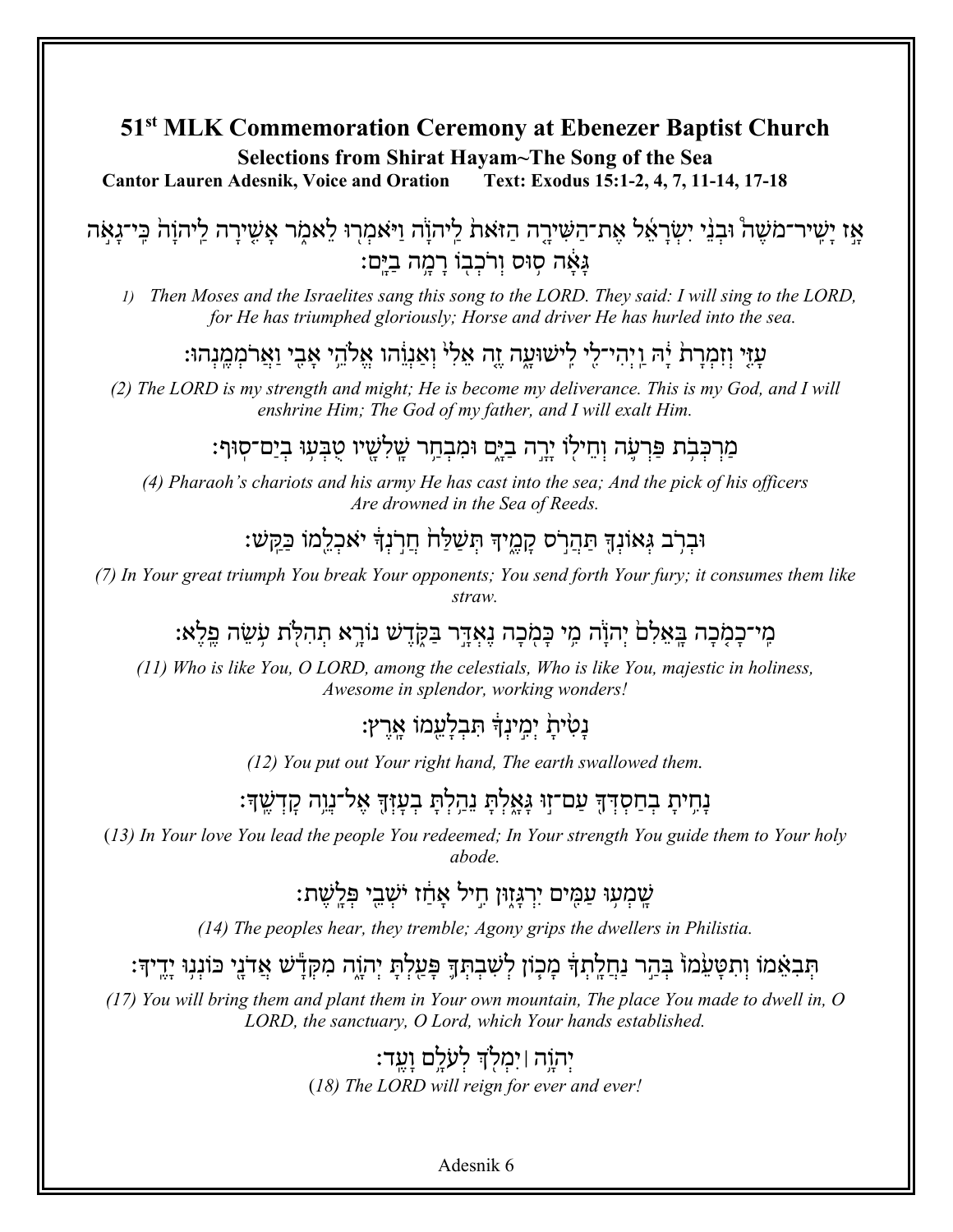#### **Esa Einai**

**Music: Shlomo Carlebach Text: Psalm 121:1-2 Cantor Lauren Adesnik, Voice Ann Rollins, Piano**

*I turn my eyes to the mountains; from where will my help come? My help comes from Adonai, maker of heaven and earth.*

אֵשָׂא עֵינַי אֵל–הֵהָרִים, מֵאַיִן יָבֹא עִזְרִיזִ ּעֲזְרִי מֵעָם יִהוַה עַשֵּׁה שָׁמַיִם וַאֲרֵץ.

This psalm is a deep call to God that can be utilized in many areas of liturgical life: in moments that are introspective, mournful, and joyful. This was our second pandemic *chagim,* a hybrid dynamic as we welcomed folks into our sanctuary and streamed into congregant's homes. Song and prayer wove us together throughout the city.

#### **Halichah l'Kesaria: Eli Eli Music: David Zehavi (1910-1977) Text: Hannah Senesh (1921-1944) Cantor Lauren Adesnik, Voice Ann Rollins, Piano**

*O God, my God, I pray that these things never end: The sand and the sea, the rush of the waters, The crash of the heaven's the prayer of the heart.*

ּאֵלִי אֵלִי, שֵׁלֹא יִגַּמֵר לְעוֹלַם: הַחוֹל וְהַיָּם, רִשְׁרוּשׁ שֵׁל הַמַּיִם, קַרְבּ םִיַמָשַּׁה , תַלִּפְתּ םָדָאָה .

The poetic alliteration in the Hebrew is stunning combined with composer David Zehavi's flowing melodic lines. The word "rish-rush" illustrates its English translation: the "rustling" of the water. The building crescendo and soaring upward and downward motions of the melody echo the ebb and flow of the ocean tide. The sharp "berak" gives a sense of thunder clouds crashing together. The text and music merge together to describe an everlasting world.